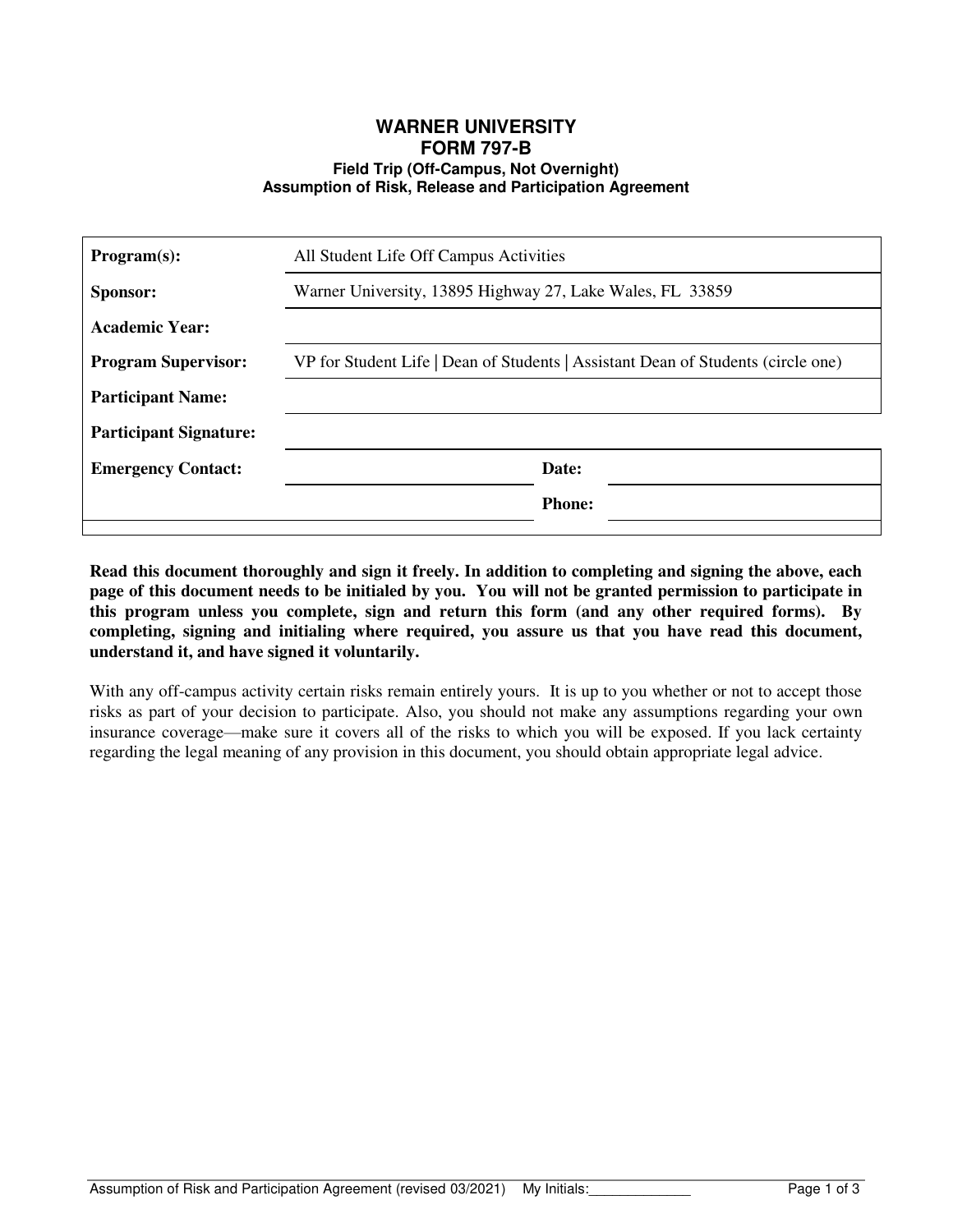# 1. **Basic Acknowledgments**

- 1.1. **Travel** can be risky. While the **Sponsor** has taken reasonable and prudent steps to reduce foreseeable risk, significant risk may exist for personal injury, death or property damage related to my participation in this **Program**.
- 1.2. Although I may have been encouraged to participate in this Program for the sake of my personal growth, and even if Program participation has been made a condition for a major, a degree, or graduation, I acknowledge that I have freely and voluntarily chosen to participate in this Program.
- 1.3. I am an adult, over eighteen years of age. *(If not, this document is co-signed above by one of my parents or guardians.)*
- 1.4. I have read this document thoroughly, including the Glossary at the end. I fully understand that my signature means that, in consideration of my acceptance into the Program, I am accepting all risks related to my participation in the Program. I acknowledge that this document, including the Glossary, contains serious and substantial language regarding potential harm to me or my belongings.
- 1.5. I have read, or will read, and am responsible for knowing and understanding the contents of, any and all materials supplied by Warner University (University) to prepare me for this experience. I have participated in, and/or will participate in, with full attention, all orientation events required for this Program.
- 1.6. I acknowledge the authority of the **Program Director(s)** to exercise administrative and decision making control regarding all aspects of the Program on behalf of the Sponsor.

## 2. **Travel & Transportation Matters**

- 2.1. Certain **Travel Risks** are involved in going to, from and within off-campus destinations. Many of these risks are not present on the University campus. If any **Loss** due to Travel Risk occurs, I will accept full responsibility for covering that Loss, whether through personal insurance, personal funds, or other personal sources. I agree that the University has no liability for such Loss.
- 2.2. If I elect to Travel in a vehicle I have hired or chartered, I understand that the qualifications of the driver and determination of the sufficiency of insurance coverage for the vehicle and driver are my responsibility.
- 2.3. If I become detached from the Program group, fail to meet a scheduled departure, or become ill or injured, I will bear all responsibility and costs to seek out, contact, and reach the group at its next available destination.

## 3. **Medical Matters**

- 3.1. I understand I may visit areas where certain **Biomedical Hazards** are present that are not commonly encountered on the University campus; these may be definite and significant risks may be present in certain destinations. The University cannot recommend precautions appropriate for each individual.
- 3.2. I am aware of my personal medical needs. Whether or not I have exercised my opportunity to consult with a health care practitioner of my choice, I assure the University that there are no health-related reasons, physical or psychological impairments or problems that in the exercise of reasonable care would preclude or restrict my participation in the Program, or would put myself or others in danger by my participation.
- 3.3. Off-campus providers of food, water, shelter and transportation are not agents of, nor represented by, the University.
- 3.4. I will exercise reasonable and/or recommended precautions with respect to food, drink, personal hygiene, personal conduct, and exposure to known disease risk factors (including sexual contact and behavior). I further agree to follow any health guidelines which I may receive before or while participating in the Program.
- 3.5. I am aware of the coverage and limits of my health insurance that apply to me. I have arranged for whatever insurance I consider adequate to meet any and all needs for payment of medical care while off-campus.
- 3.6. I grant the University full authority to take whatever action they feel is warranted under the circumstances regarding my physical and mental health and safety, including placing me, at my own expense, in a hospital at any point for medical services and treatment, or if no hospital is available, to place me in the hands of a local health care provider for treatment.
- 3.7. Ultimately, I assume all risk for the cost of my medical care, including transportation and hospitalization, while in, or in transit to or from, any off-campus destination.

# 4. **Activity Matters**

- 4.1. I will not participate in any **non-**Program Activities which: 1) involve extraordinary or apparent risks; 2) are identified as **Hazardous Activities** in the Glossary; or 3) a reasonable person would not undertake when aware that the action has a significant risk of Loss.
- 4.2. I am aware that my behavior can reflect, for better or worse, upon the University. I will behave in a manner that is God honoring. In the event that the **Program Director**, at his or her exclusive discretion, should determine that my conduct or academic performance is detrimental to the Program or to other participants, the Program Director may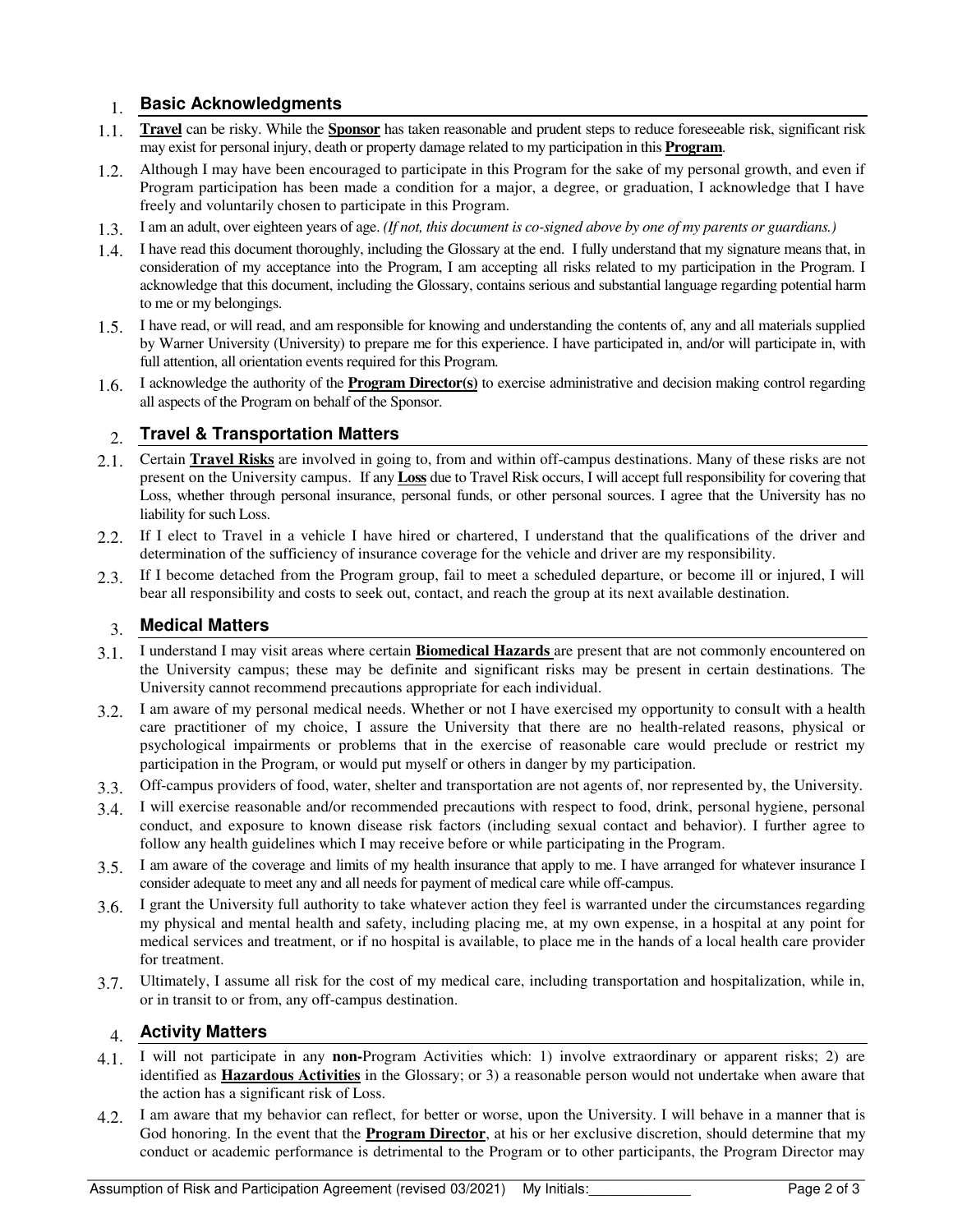terminate my participation in this Program. I understand that if my participation is terminated in this way, I will be responsible for my portion of the Program costs and any additional costs for return travel.

#### 5. **Other Matters**

- 5.1. Should I have or develop legal problems while on the Program, I will attend to the matter with my own personal funds. The University is not responsible for providing any assistance under such circumstances.
- 5.2. I grant the University permission to reproduce in their campus yearbooks, catalogs or other advertising or promotional materials any photographs, movies, or sound recordings of me taken while I am participating in the Program, and also any written statements I may make concerning the Program.
- 5.3. I agree that this agreement is meant to be as broad and inclusive as permitted by, and will be construed under, Florida law, and that Polk County, Florida, USA will serve as the venue for any legal proceedings incident to the Program. The terms of this agreement are severable, such that if a court of law holds any term to be illegal, unenforceable, or in conflict with law, the validity of the remaining portions will not be affected. This agreement supersedes any earlier written or oral understandings or agreements between the University and Participant.
- 5.4 **I ACKNOWLEDGE that I could experience significant and non-reimbursable Loss while a Participant in this Program, including, but not limited to, the following:** 
	- **Loss**—bodily illness, personal injury, dismemberment or death; lawful or unlawful detention (i.e., jail or kidnapping); deprivation, disappearance, damage, destruction or theft (or the like) of personal property, including luggage and personal effects; additional expenses due to **Travel Risks**; inconvenience, delay, or embarrassment; and loss due to any of the additional risks particular to this trip and/or destination.
- 5.5 **I hereby specifically ASSUME THE RISKS of potential or actual perils and hazards attendant to (and including but not limited to) Activities**, **Biomedical Hazards**, **Natural Hazards**, **and Travel Risks**.
- 5.6 **I agree (on behalf of myself and my heirs, successors, personal representatives and assigns) to RELEASE Warner University from any liability to me, and from any Loss resulting from the above-referenced risks involved with my participation in this Program. I further release the University from any liability for any acts or damage against my person or property that may happen to me when I choose to travel separately from my Program group.**

#### *Glossary of Terms*

Note: key terms and descriptions include all eventualities and alternatives, whether or not listed.

| <b>Activities</b>           | All Program undertakings involving physical work, sports, or recreational activities.                                                                                                                                                                                                                                                                                                           |
|-----------------------------|-------------------------------------------------------------------------------------------------------------------------------------------------------------------------------------------------------------------------------------------------------------------------------------------------------------------------------------------------------------------------------------------------|
| <b>Biomedical Hazards</b>   | These include, but are not limited to, infectious, tropical, parasitic and other diseases, viruses or<br>bacteria; contaminated water or food; and insect, spider, snake, fish or animal bites, which may<br>cause Loss.                                                                                                                                                                        |
| <b>Hazardous Activities</b> | Exceptionally dangerous events, including but not limited to rock climbing; rappelling, scuba,<br>free or high diving; white-water rafting; bungee jumping; running with bulls; motorcycle or<br>motorized scooter riding; spelunking; dangerous hiking; hitchhiking; intentional or unwitting<br>Travel into areas with hazard of criminal, political or terrorist activity, unrest or danger. |
| Loss                        | See Paragraph 5.4 above.                                                                                                                                                                                                                                                                                                                                                                        |
| <b>Medical Prevention</b>   | Inoculation, immunization, or appropriate prescription of medications.                                                                                                                                                                                                                                                                                                                          |
| <b>Natural Hazards</b>      | Perils of extreme weather and acts of God, including but not limited to earthquake, fire, flood and<br>avalanche.                                                                                                                                                                                                                                                                               |
| Parent/Guardian             | Signature of parent or guardian is required only when Participant is under 18 years of age.                                                                                                                                                                                                                                                                                                     |
| Participant                 | Program participant named on page 1 and sometimes identified in the document as<br>"I/me/my/mine".                                                                                                                                                                                                                                                                                              |
| Program                     | All activities and Travel pertaining to the activity identified on page 1, from the commencement<br>to the completion of all Travel.                                                                                                                                                                                                                                                            |
| <b>Program Director(s)</b>  | Individual(s) assigned to exercise Program administrative and decision-making control on behalf<br>of the Sponsor.                                                                                                                                                                                                                                                                              |
| <b>Travel</b>               | Transportation or excursions by any means of conveyance (e.g. airplane, bicycle, bus, boat,<br>motorcycle, skateboard, taxi, train), whether planned or spontaneous, and whether individually or<br>as part of a group.                                                                                                                                                                         |
| <b>Travel Risks</b>         | Risk of loss, delays, changes in the means of transportation or in the performance of other<br>services; or sickness, weather, vehicle accidents, strikes, wars, natural disasters, pickpockets,<br>official corruption, or other unforeseen causes or unfortunate outcomes.                                                                                                                    |
| <b>Sponsor</b>              | Warner University, and all its faculty, staff, board members, insurers, agents, assistants or volunteers                                                                                                                                                                                                                                                                                        |